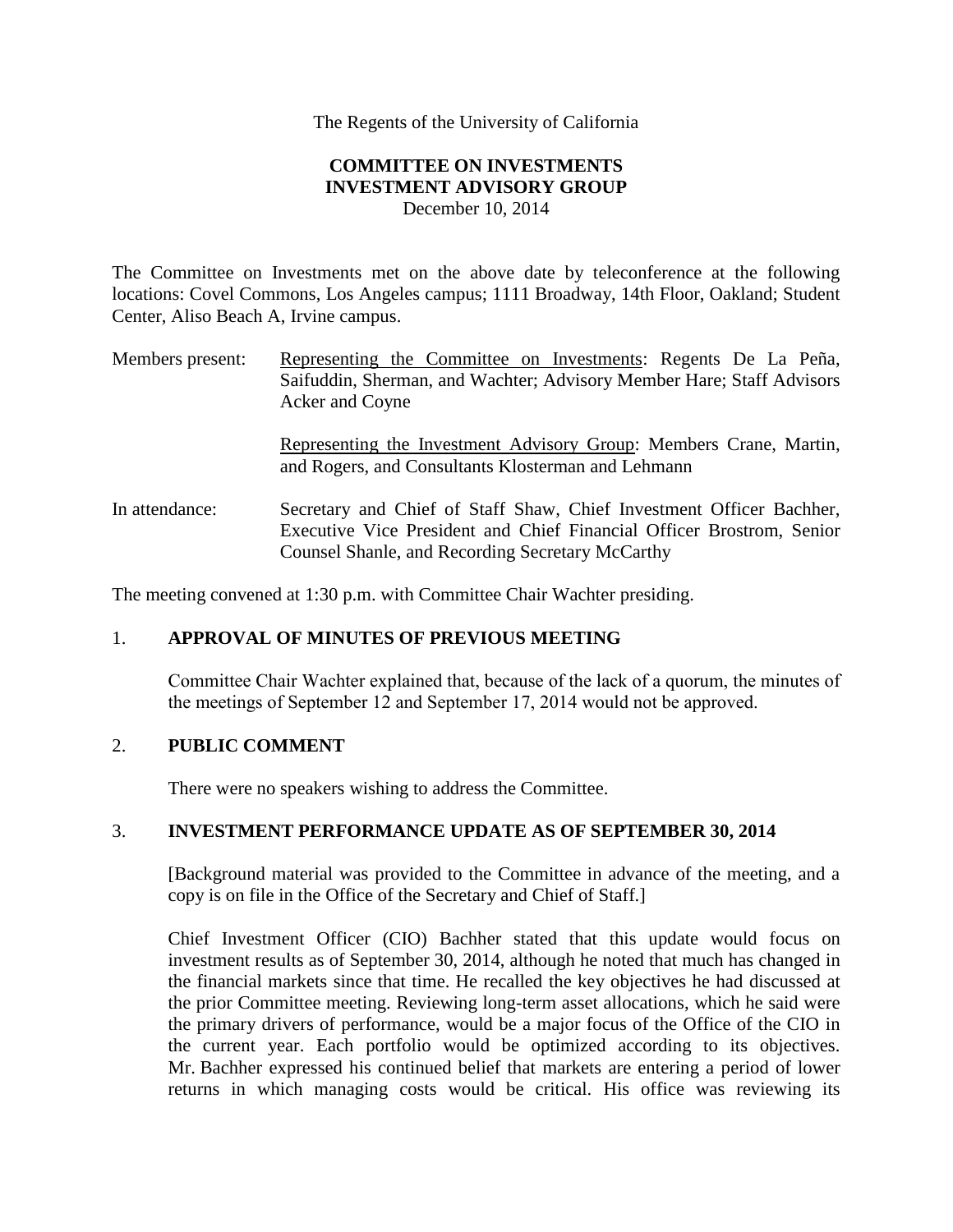relationships with each of its external managers to ensure that the cost adds value. Active management would continue to play an increasing role in driving returns. In each portfolio, the Office of the CIO was looking for opportunities to move from passively to actively managed investments when opportunities arise. It would be important to take advantage of the size and scale of the \$91 billion UC Entity, its long-term investment horizon, and the unique competitive advantages the University offers.

Committee Chair Wachter asked about Mr. Bachher's plans to bring recommendations to the Committee for changes to asset allocation. Mr. Bachher stated that his office had begun work on evaluating asset allocations with Mercer Investments, Inc., and would bring recommendations to future Committee meetings. Committee Chair Wachter noted that the policy guidelines allow the Office of the CIO to make asset allocation changes within a permissible band above and below the policy allocation. This band had been widened following the 2008 financial crisis to allow the Office of the CIO more flexibility.

Mr. Bachher stated that the UC Entity was invested 47 percent in equities, 20 percent in alternative investments, and the balance in bonds. The U.S. markets continued to grow, albeit at a slow rate, but more than markets in other parts of the world. The U.S. gross domestic product in the third quarter increased at an annual rate of 3.9 percent. The quantitative easing program of the Federal Reserve Board of Governors ended and markets anticipate interest rate increases sometime in 2015. Labor markets continued to improve in the United States; unemployment edged down to 5.8 percent. The biggest surprise has been the dramatic decline in oil prices. The U.S. markets were continuing to do well, but the rest of the world was having a more difficult time. Europe and Japan have accelerated their quantitative easing. There was a current flight to quality in the United States that was supporting asset prices. Mr. Bachher expressed his view that this risk-seeking environment from investors around the world should not encourage investing in assets that could be challenged by slower economic growth. In mid-September, U.S. equity markets declined almost ten percent. The markets quickly rebounded; since that time, U.S. markets had risen 17 percent.

In the year ending September 30, 2014, the General Endowment Pool (GEP) increased, from \$7.3 billion to \$8.1 billion, with most earnings coming from market gains plus 170 basis points (bps) of value added. The GEP was invested 41.5 percent in equities, at policy weight, reduced from its prior slight equity overweight, reflecting the cautious outlook of the Office of the CIO toward the equity market. The Office of the CIO was building up cash in each of its portfolios, to have liquidity to take advantage of attractively priced investment opportunities. The reduction in the earlier overweight to equities was used to increase cash.

The GEP was invested almost 50 percent in alternative assets. The Office of the CIO was examining its private equity portfolio to find opportunities to monetize assets without prospects for further price appreciation, and for which an attractive market exists. The Office of the CIO had been a net seller of \$400 million of assets from its private equity portfolio through attractive selling opportunities in the secondary market. Addressing risk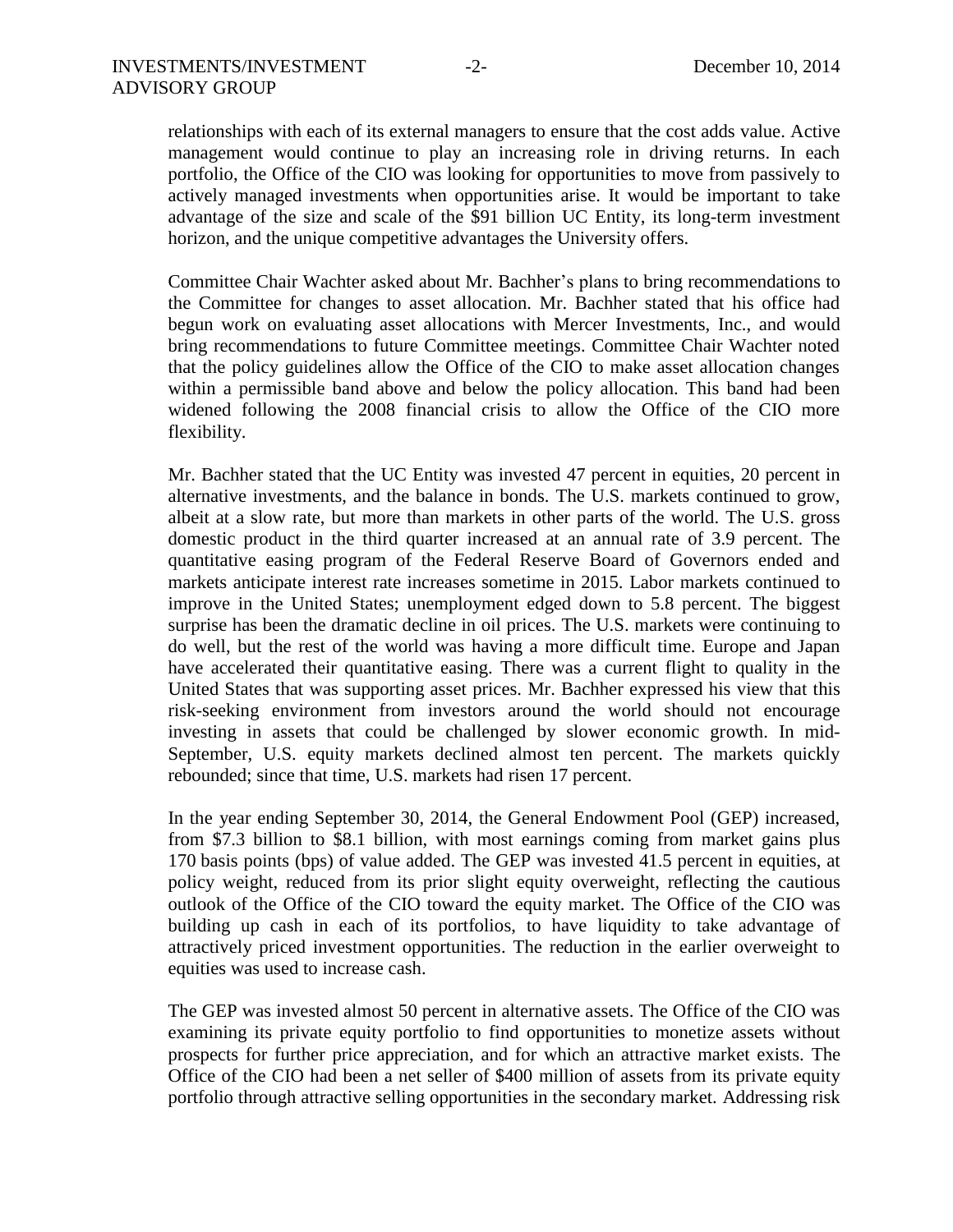in the equity portion of the GEP, Mr. Bachher displayed a graph showing that, while the GEP's ten-year average beta was 0.56, its current beta was 0.45, indicating decreasing sensitivity to movement in the U.S. equity market. Since 2006, the risk had been reduced in the GEP portfolio, without sacrificing returns on a risk-adjusted basis.

Mr. Bachher stated that the UC Retirement Plan (UCRP) had \$52.1 billion in assets under management as of September 30, 2014, up from \$47 billion a year prior. There were twice as many active participants as retirees in the UCRP. The pension plan had about \$1 billion in outflows and \$0.5 billion in contributions annually, which would have resulted in a net cash outflow of \$0.5 billion. Significantly, \$700 million was transferred to the UCRP from the Short Term Investment Pool (STIP) between August and November 2014. Most of the increase in the UCRP was attributable to market gains.

Investment Advisory Group consultant Klosterman asked if future UCRP projections indicated a net cash inflow or outflow. Mr. Bachher observed that the net cash flow would continue to be approximately \$1 billion in outflow and \$0.5 billion in contributions annually. UCRP currently had a funding ratio of 87 percent.

Regent Sherman asked about the GEP's projected cash flow. Mr. Bachher said the payout per unit from the GEP was 4.75 percent of a rolling 60-month average of the market value of a unit invested in the GEP. Executive Vice President and Chief Financial Officer Brostrom added that most fundraising proceeds go to the campus foundations rather than the GEP. Investment Advisory Group member Martin requested a ten-year forecast of GEP cash flow. Mr. Bachher said he would provide those figures.

In response to a question from Investment Advisory Group consultant Lehmann, Mr. Brostrom stated that UCRP contributions were currently 22 percent of payroll, with 14 percent from the University and eight percent from employees. The UCRP unfunded liability would be shrinking.

Mr. Bachher said the UCRP's asset allocation included 53 percent to public equities and 22 percent to fixed income. As in the GEP, equity performance was a driver of returns. UCRP's former overweight to public equities had been reduced and its cash position was increased to more than \$1 billion, providing liquidity to invest in attractive opportunities. As markets have risen, finding opportunities to invest at attractive prices would be challenging. UCRP's exposure to Treasury Inflation-Protected Securities was reduced in the past quarter. During the past eight months, the Office of the CIO had been optimizing its public equity portfolio by examining ways to earn higher returns by increasing cost efficiency. Employing too many external managers can result in paying higher costs for returns similar to index fund returns. The number of external public equity managers currently had been reduced from 70 to 40, with the savings adding to cash reserves. Mr. Bachher displayed a graph showing that the rolling two-year UCRP beta was currently about 0.5, a position he viewed as preferable given current market conditions.

Discussing UC working capital portfolios, Mr. Bachher said that the STIP portfolio had been reduced by \$700 million, which was transferred to UCRP, as discussed earlier. The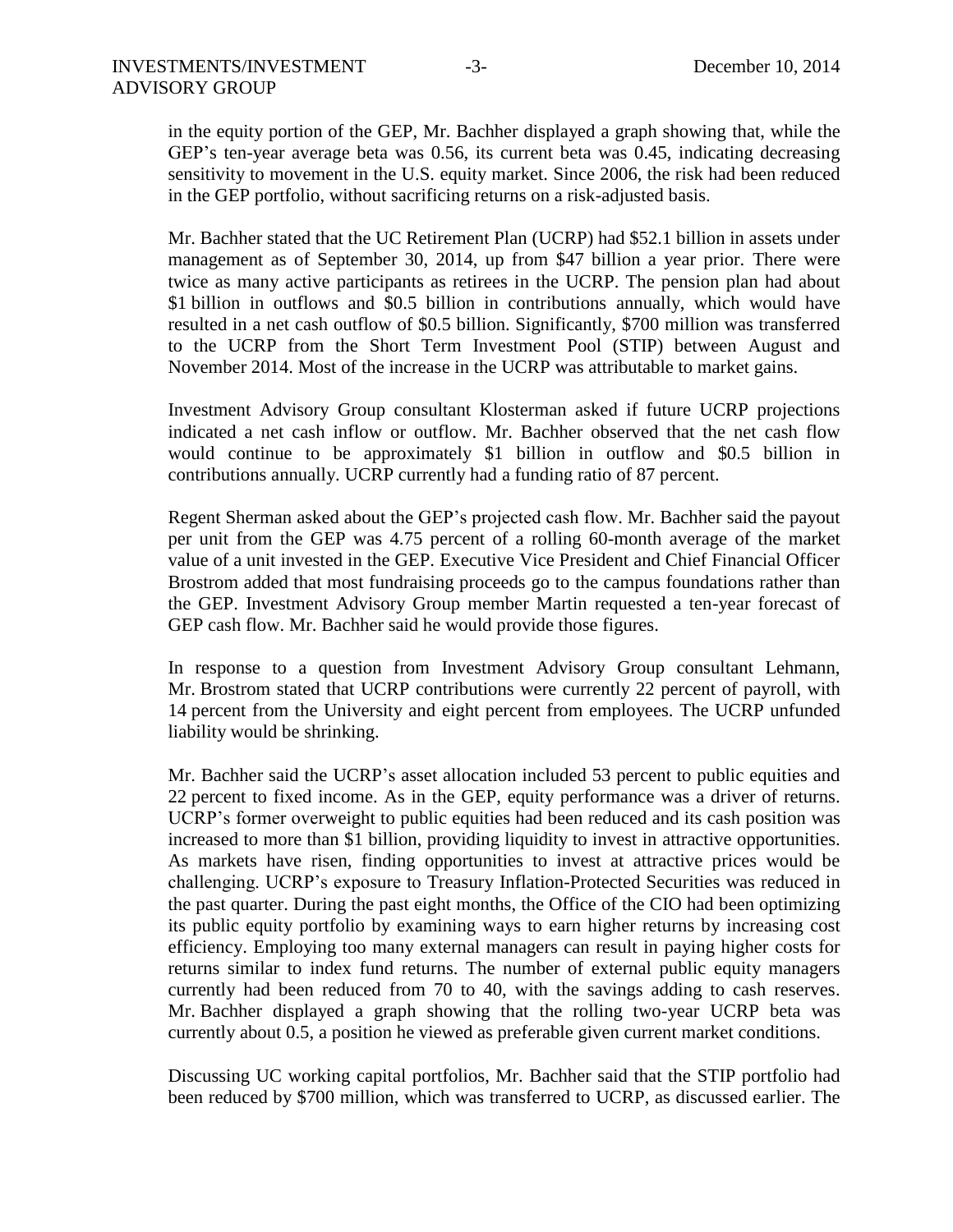University's total liquidity pool, consisting of STIP and the Total Return Investment Pool (TRIP), held \$14.1 billion as of September 30, 2014. The \$7.3 billion TRIP portfolio holds working capital that can be invested for longer duration. Cash inflow to TRIP is from funds that the campuses have decided to move from STIP. The TRIP portfolio should earn two to three percent higher returns than STIP. TRIP's annual returns as of September 30, 2014 were significantly higher, indicating that TRIP's asset allocation of 50 percent equities and 20 percent liquid alternatives, giving the portfolio more of an equity-type risk profile, should be reexamined. Mr. Bachher displayed a chart showing TRIP's rolling two-year beta, indicating more equity risk than he considered appropriate in TRIP, given market conditions. In general terms, Mr. Bachher anticipated that TRIP's equity allocation would be reduced from 50 percent to close to 30 percent, with the fixed income allocation increased from 30 percent to 50 percent, and liquid alternative assets remaining between 15 to 20 percent. Alternative assets would include absolute return and hedge fund strategies that would be less correlated with equity markets.

STIP held \$6.8 billion in assets under management as of September 30, 2014. As explained earlier, STIP had a cash outflow of \$700 million that was transferred to UCRP. With short-term interest rates close to zero, the STIP benchmark is close to zero. Value added above the benchmark was the result of credit risk taken in the portfolio.

To conclude, Mr. Bachher expressed his view that equity markets were currently quite highly priced. Oil and energy prices were having a significant effect. As a global investor, the Office of the CIO was looking for investment opportunities at attractive valuations. Given current markets, the Office of the CIO would examine its portfolios to determine whether the value of some of its holdings had been realized and the current market offered an opportunity to sell. For the balance of the year, the Office of the CIO would focus on shifting asset allocations based on its revised capital market assumptions and managing the various portfolios differently according to their purposes. His office would seek investment managers who value UC's size, scale, and horizon as a long-term investor.

Committee Chair Wachter asked for more information about STIP's outperforming its benchmark, for STIP's average duration, and its holdings' ratings. Senior Managing Director Randolph Wedding responded that STIP's benchmark was the return on a Two-Year U.S. Treasury Note. STIP's duration was currently consistent with that benchmark, or two years, with 25 to 30 percent of the portfolio invested at very short durations of overnight to three months, to provide for cash flow needs such as payroll and the University's other liquidity needs. Another portion of the STIP portfolio not needed for immediate liquidity was invested in holdings with longer durations of up to 5.5 years, taking advantage of higher yields. Mr. Wedding said the STIP portfolio contained investment-grade, high credit quality corporate bonds, with an average credit rating of AA-. He recalled that, at the end of 2008, the Federal Reserve Board had lowered interest rates effectively to zero, where rates had remained since. At the beginning of that period the Office of the CIO took advantage of opportunities to invest in some attractive fiveyear corporate bonds that have helped STIP outperform its benchmark. Mr. Wedding added that, when interest rates rise, STIP returns would lag its benchmark.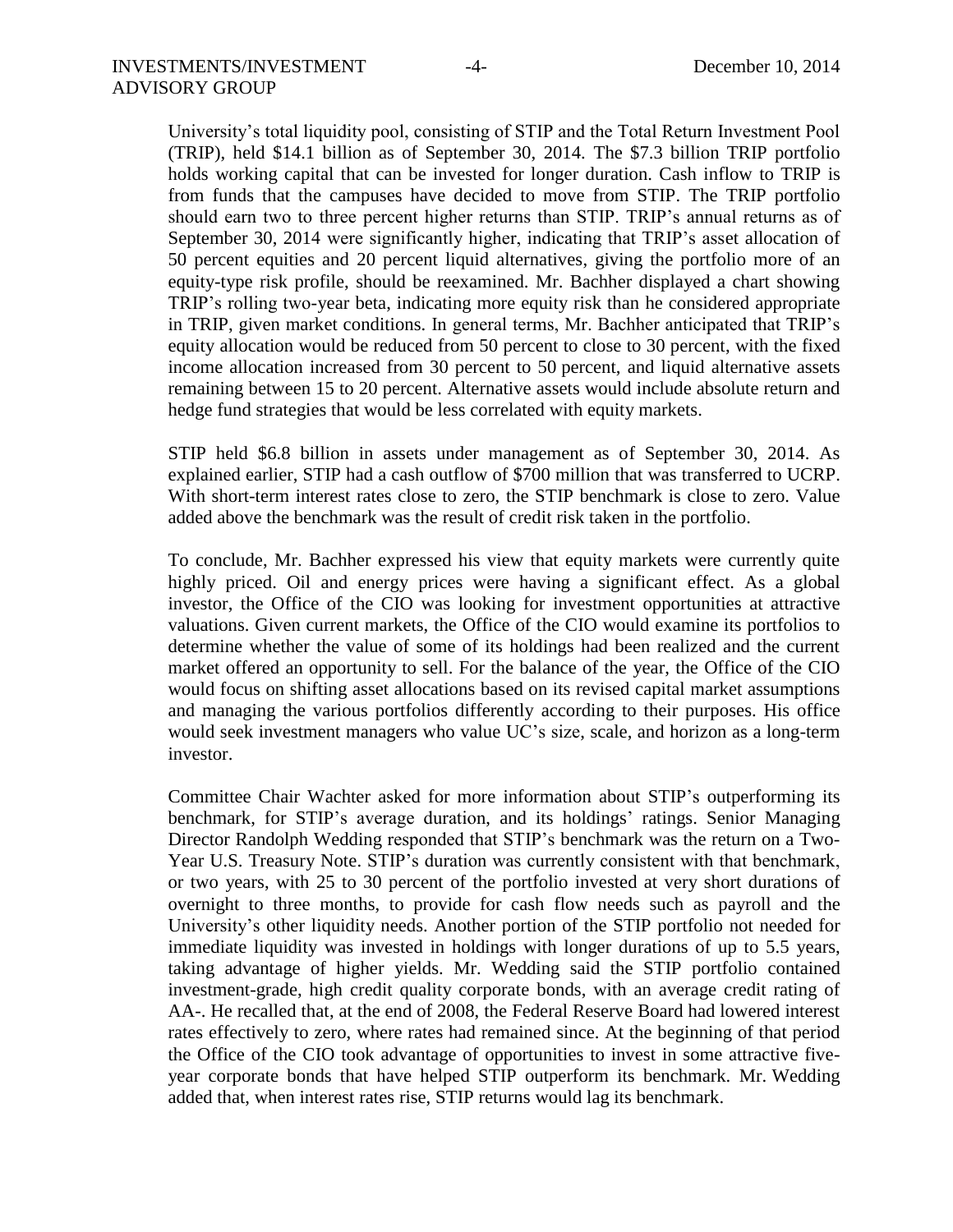Regent Sherman asked about the duration of fixed income holdings in TRIP. Mr. Wedding said the biggest portion of TRIP's fixed income holdings was investmentgrade credit, with the benchmark of Barclays U.S. Aggregate Credit Index, which had a current duration of about 5.5 years. Regent Sherman characterized the benchmark duration as intermediate term and Mr. Wedding agreed, noting that, as a total return portfolio, TRIP is not meant to provide short-term liquidity.

Committee Chair Wachter recommended reviewing STIP's two-year benchmark. Mr. Bachher stated that he and Executive Vice President and Chief Financial Officer Brostrom have been examining ways to collaborate with campuses regarding possible uses of TRIP proceeds. Generally campuses should expect STIP to earn very short term rates, much like a bank account; TRIP would earn rates one to three percent higher than STIP's. At the other end of the spectrum is the GEP with a longer duration, where campuses could earn endowment-like returns. In upcoming months, the Office of the CIO would review and bring recommendations to the Committee for changes to asset allocations, benchmarks, and Investment Policy Guidelines. Committee Chair Wachter recalled that when the TRIP was initiated, it was managed similarly to STIP. Subsequently TRIP's asset allocation had been changed to be almost like that of the GEP. Since TRIP funds include campus funds with a five- to seven-year investment horizon, it should be invested differently from the GEP, which has a longer time horizon. Consideration of TRIP's asset allocation should include recognition of whose money it holds and the purpose of those funds.

Committee Chair Wachter asked Mr. Bachher to introduce some new staff of the Office of the CIO. Mr. Bachher stated that in the fixed income area, Mr. Wedding would be retiring on March 31, 2015, after long and distinguished service to the Office of the CIO, exemplified by the outstanding investment returns he achieved. Mr. Wedding and Mr. Bachher hoped to find a new head of fixed income in the coming months. Committee Chair Wachter echoed the praise of Mr. Wedding's accomplishments, in particular his steady and outstanding performance during the 2008 financial crisis.

Mr. Bachher said Paul Teng, who had been with the Office of the CIO for several years, had recently been appointed Deputy Head of Public Equity Investments. An active search was ongoing for a head of public equities. Brian Gibson is a senior advisor to the CIO. Mr. Gibson had 40 years of experience in both private and public markets culminating in work with large pension plans including the Ontario Teachers' Pension Plan where he led both public equities and absolute return. Arthur Guimaraes, from the Alberta Investment Management Corporation, is the Chief Operating Officer. Sam Kunz, former CIO of the Policemen's Annuity and Benefit Fund of Chicago, is the Managing Director for Asset Allocation and Investment Strategy. Mr. Bachher emphasized the importance of creating a culture in the Office of the CIO so that its investment beliefs are embodied by the entire organization.

Mr. Klosterman asked Mr. Bachher to comment on valuations and investment weights within equities. Mr. Teng stated that, as Mr. Bachher indicated earlier, the overall weight in equities had been decreased with the proceeds held in cash. Within equities, the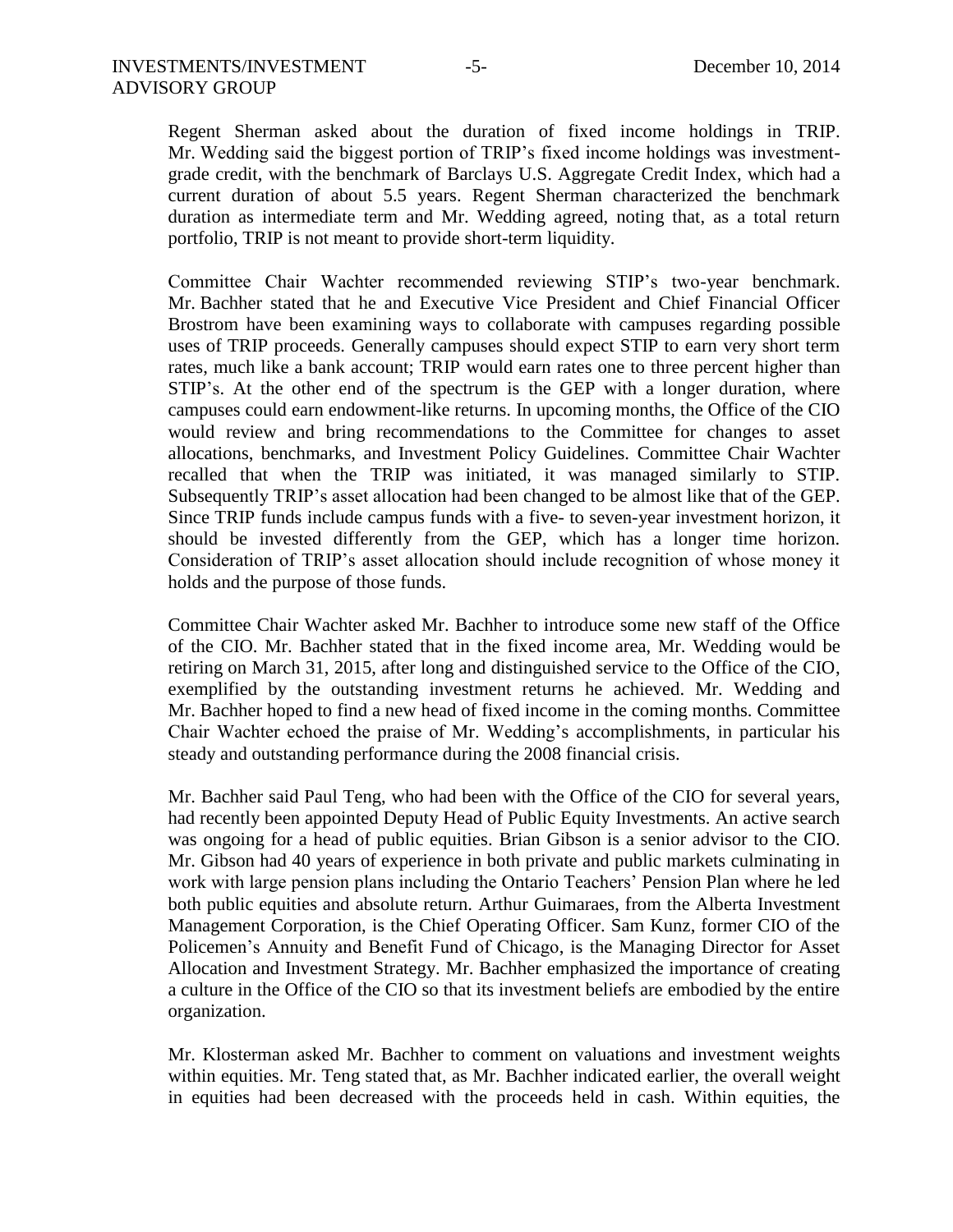portfolio was overweight U.S. equities relative to developed non-U.S. equities, based on a belief that U.S. equities were currently more attractive than other developed market equities. The portfolio was close to its policy benchmark in emerging market equities. Within emerging market equities, the portfolio's performance had been helped by its overweight to markets considered attractive such as China and India, relative to less attractive markets such as Brazil and Russia.

# 4. **INVESTMENT CONSULTANT REVIEW OF UNIVERSITY OF CALIFORNIA CAMPUS FOUNDATIONS SECOND QUARTER 2014 AND ANNUAL PERFORMANCE REPORT**

[Background material was provided to the Committee in advance of the meeting, and a copy is on file in the Office of the Secretary and Chief of Staff.]

Mr. Terry Dennison of Mercer Investment Consulting (Mercer) discussed the investment performance of the UC campus foundations. Mr. Dennison said that Mercer had tried to bring the foundations' performance data in closer alignment with the reporting dates of the Office of the CIO. Data in the current Annual Endowment report show that as of June 30, 2014 most campus foundations with partial or total allocation to the General Endowment Pool (GEP) had significant positive returns above benchmarks for all periods. The two campus foundations invested completely in the GEP, UC Santa Cruz and UC Merced, had the highest returns of the ten foundations for all time periods shown. Those foundations with purely market-priced portfolios, such as UC Riverside, were affected immediately by market conditions, while foundations holding assets that were not market-priced would not be affected so directly by market changes. Three-, five-, and seven-year performance of all campus foundations were relatively similar and good with some exceptions. For five- and seven-year periods, most foundations had returns higher than their benchmarks. The majority of the foundations had favorable risk/return positioning relative to the median of the Mercer Trust – Foundation and Endowment Universe. Based on the June 30, 2014 report, Mercer had no issues or concerns to bring to the Regents.

Mr. Dennison displayed a graph showing individual campus foundation assets under management. Campus foundation assets were increasing, with the UC Berkeley and UCLA foundations each holding well over \$1 billion, UCSF approaching \$1 billion, and UC San Diego with \$0.5 billion. Mr. Dennison displayed graphs showing the foundations' asset allocations and performance for periods from one year to ten years compared with the Mercer Trust – Foundation and Endowment Universe. Most of the campus foundations and the GEP were well above the median, with some performing above the fifth percentile for the recent quarter and year to date. In response to a question from Committee Chair Wachter, Mr. Dennison said Mercer's performance universe was obtained from Investor Force, Inc. and was a representative mixture of public and private universities of various sizes. Committee Chair Wachter pointed out that the percentile rankings for some of the foundations for some periods of time were not good. For example, UC Berkeley's foundation performance percentile ranking was 80th for the quarter, 31st for the calendar year to date, 50th for five years, 53rd for seven years, and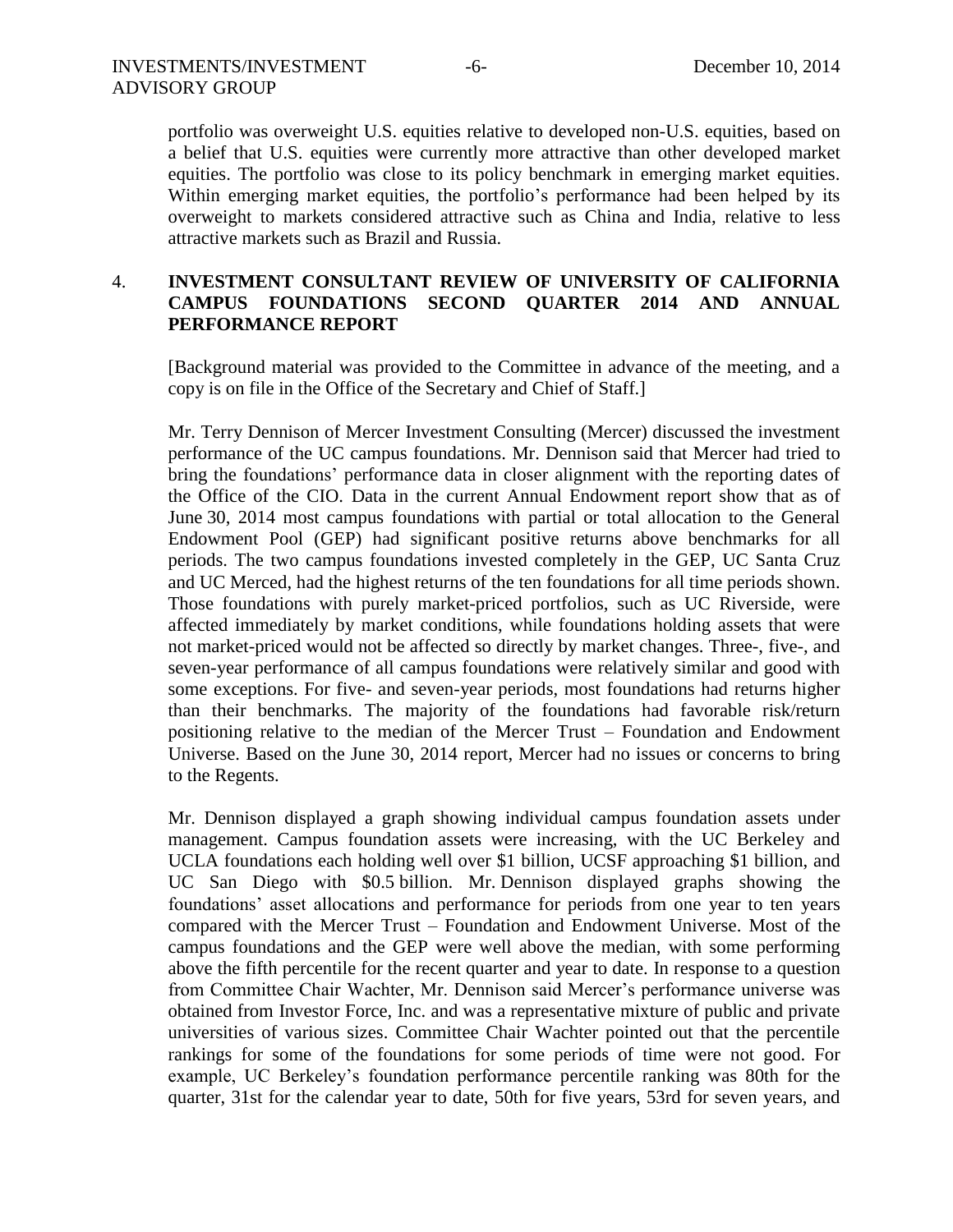12th for ten years. Committee Chair Wachter added that the Committee on Investments has the responsibility only to review the foundations' performance and asset allocations to ensure they are not unreasonable. Investment Advisory Group consultant Lehmann commented that a foundation's performance could not be evaluated without taking in account its asset allocation. The campus foundations with smaller assets under management would have limited ability to invest in alternative assets. Committee Chair Wachter observed that the Office of the CIO had a wide variety of very well-managed investment vehicles available to the campus foundations. He questioned why the small foundations would not want to take advantage of being able to invest in the GEP at very low cost and gain the investment advantages available to a large endowment. Mr. Lehmann stated that most campus foundations were managed very conservatively. Investment Advisory Group member Martin expressed his view that the campus foundations' risk profiles were generally appropriate.

Committee Chair Wachter said that, given the bull market of the past five years, it would be appropriate for the Office of the CIO to communicate cooperatively to the campus foundations the availability of investing in the GEP. Regent Sherman observed that the GEP's returns have been better than the campus foundations' returns. Mr. Martin responded that this had not always been the case, but that for recent periods the GEP was among the best-performing university endowments in the nation. Mr. Lehmann said the GEP's recent performance was a result of changes to its asset allocation in recent years. Committee Chair Wachter recalled that the GEP's asset allocation had been changed slowly over a period of seven or eight years.

Investment Advisory Group member Rogers expressed support for communicating the good returns of the GEP to the campus foundations. The campus foundations could be interested in investing in the more sophisticated and larger GEP. He said it was part of the responsibility of the Committee on Investments to oversee the entire \$12 billion of UC endowment funds including the campus foundations.

Mr. Martin pointed out that the campus foundations often prefer to manage their own funds. Committee Chair Wachter agreed that some of the campus foundations with larger assets under management had lower returns, but still preferred to manage their own foundations.

Mr. Dennison displayed a graph showing the foundations' annualized net performance for one- through seven-year periods, including benchmark returns and returns above or below benchmarks. He commented that for one-year periods several foundations had substantial value added above their benchmarks; a few foundations, particularly the larger ones, had returns that lagged their benchmarks. Three-year returns were much the same. Values added or detracted were smaller for seven-year returns. A graph showing risk/return analysis indicated that most campus foundations had returns above the median and risk below the median.

Mr. Dennison discussed Mercer's efforts to report on the campus foundations' performance without the one-quarter lag in comparison with the reporting period for the